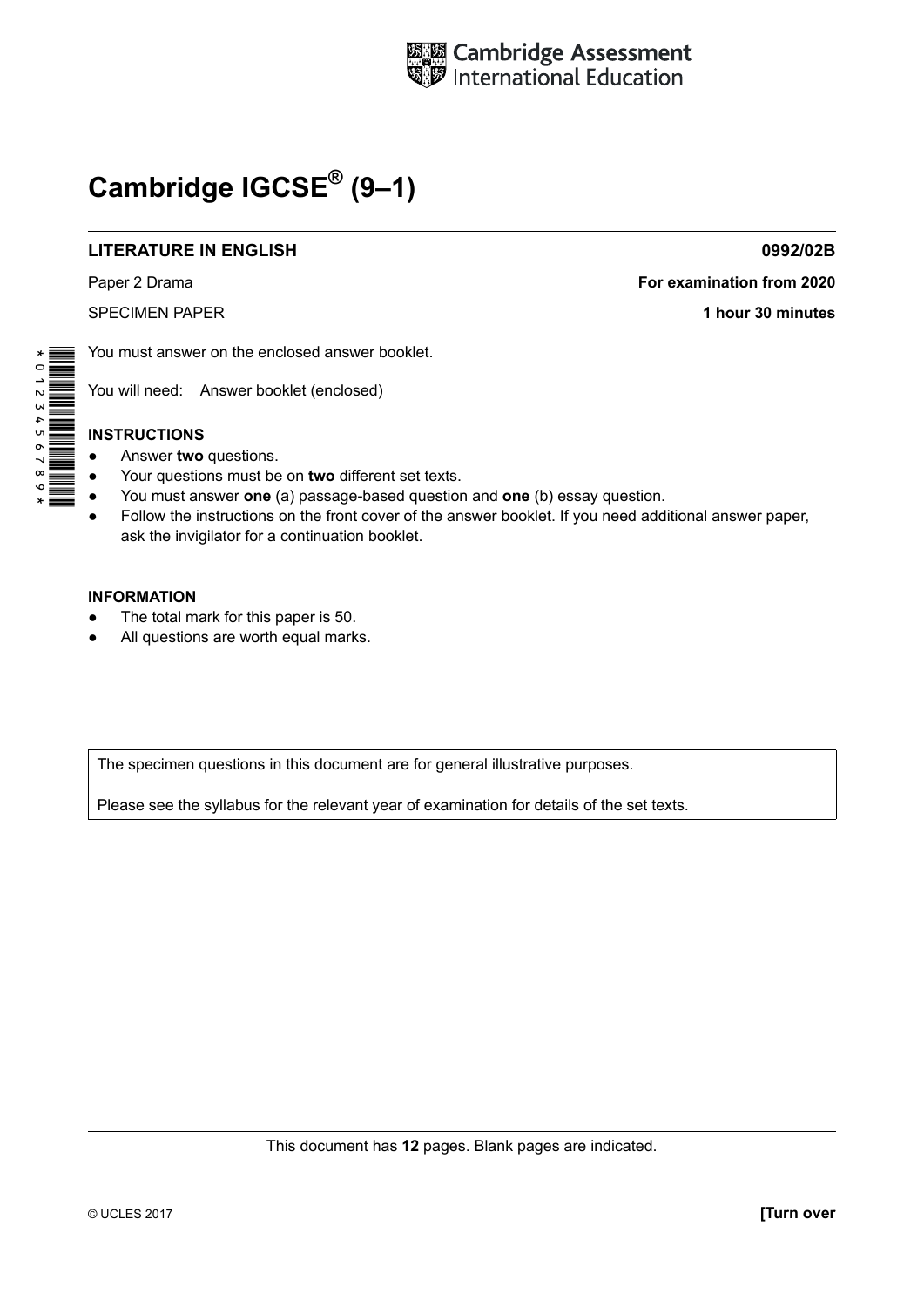# **BRIAN CLARK:** *Whose Life is it Anyway?*

# **Remember to support your ideas with details from the text.**

**Either 1 (a)** Read this passage, and then answer the question that follows it:

| Ken:   | Any reasonable definition of life must include the idea of its<br>being self-supporting. I seem to remember something in the<br>papers – when all the heart transplant controversy was on –<br>about it being alright to take someone's heart if they require<br>constant attention from respirators and so on to keep them<br>alive.                                                                                                                                                        | 5  |
|--------|----------------------------------------------------------------------------------------------------------------------------------------------------------------------------------------------------------------------------------------------------------------------------------------------------------------------------------------------------------------------------------------------------------------------------------------------------------------------------------------------|----|
| Judge: | There also has to be absolutely no brain activity at all. Yours<br>is certainly working.                                                                                                                                                                                                                                                                                                                                                                                                     |    |
| Ken:   | It is and sanely.                                                                                                                                                                                                                                                                                                                                                                                                                                                                            |    |
| Judge: | That is the question to be decided.                                                                                                                                                                                                                                                                                                                                                                                                                                                          | 10 |
| Ken:   | My Lord, I am not asking anyone to kill me. I am only asking<br>to be discharged from this hospital.                                                                                                                                                                                                                                                                                                                                                                                         |    |
| Judge: | It comes to the same thing.                                                                                                                                                                                                                                                                                                                                                                                                                                                                  |    |
| Ken:   | Then that proves my point; not just the fact that I will spend<br>the rest of my life in hospital, but that whilst I am here,<br>everything is geared just to keeping my brain active, with no<br>real possibility of it ever being able to direct anything. As far<br>as I can see, that is an act of deliberate cruelty.                                                                                                                                                                   | 15 |
| Judge: | Surely, it would be more cruel if society let people die, when it<br>could, with some effort, keep them alive.                                                                                                                                                                                                                                                                                                                                                                               | 20 |
| Ken:   | No, not <i>more</i> cruel, <i>just</i> as cruel.                                                                                                                                                                                                                                                                                                                                                                                                                                             |    |
| Judge: | Then why should the hospital let you die $-$ if it is just as cruel?                                                                                                                                                                                                                                                                                                                                                                                                                         |    |
| Ken:   | The cruelty doesn't reside in saving someone or allowing<br>them to die. It resides in the fact that the choice is removed<br>from the man concerned.                                                                                                                                                                                                                                                                                                                                        | 25 |
| Judge: | But a man who is very desperately depressed is not capable<br>of making a reasonable choice.                                                                                                                                                                                                                                                                                                                                                                                                 |    |
| Ken:   | As you said, my Lord, that is the question to be decided.                                                                                                                                                                                                                                                                                                                                                                                                                                    |    |
| Judge: | Alright. You tell me why it is a reasonable choice that you<br>decide to die.                                                                                                                                                                                                                                                                                                                                                                                                                | 30 |
| Ken:   | It is a question of dignity. Look at me here. I can do nothing,<br>not even the basic primitive functions. I cannot even urinate,<br>I have a permanent catheter attached to me. Every few days<br>my bowels are washed out. Every few hours two nurses have<br>to turn me over or I would rot away from bedsores. Only my<br>brain functions unimpaired but even that is futile because I<br>can't act on any conclusions it comes to. This hearing proves<br>that. Will you please listen. | 35 |

*[from Act 2]*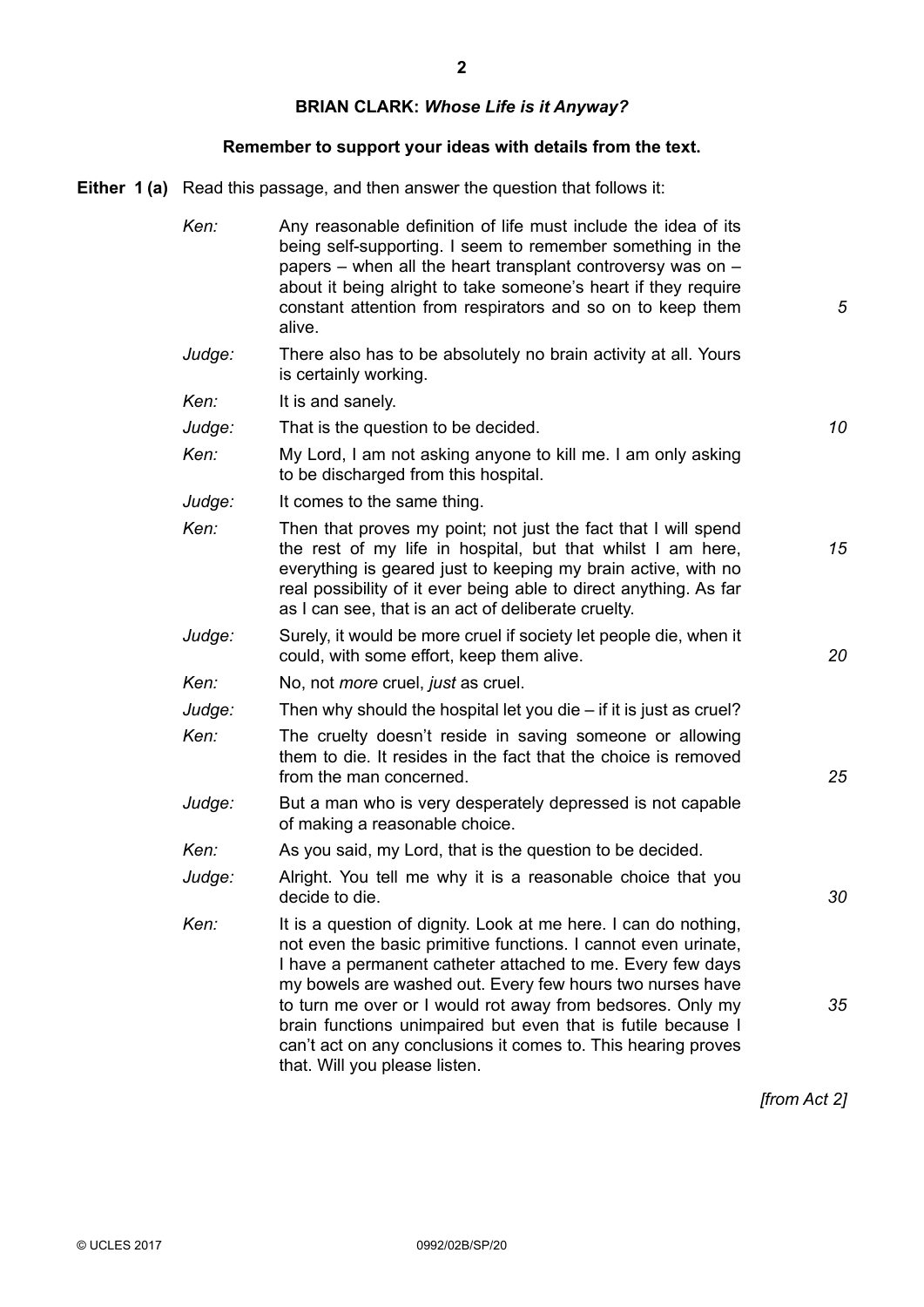**Or 1 (b)** Explore in detail **two** moments in the play which Clark makes particularly amusing for you.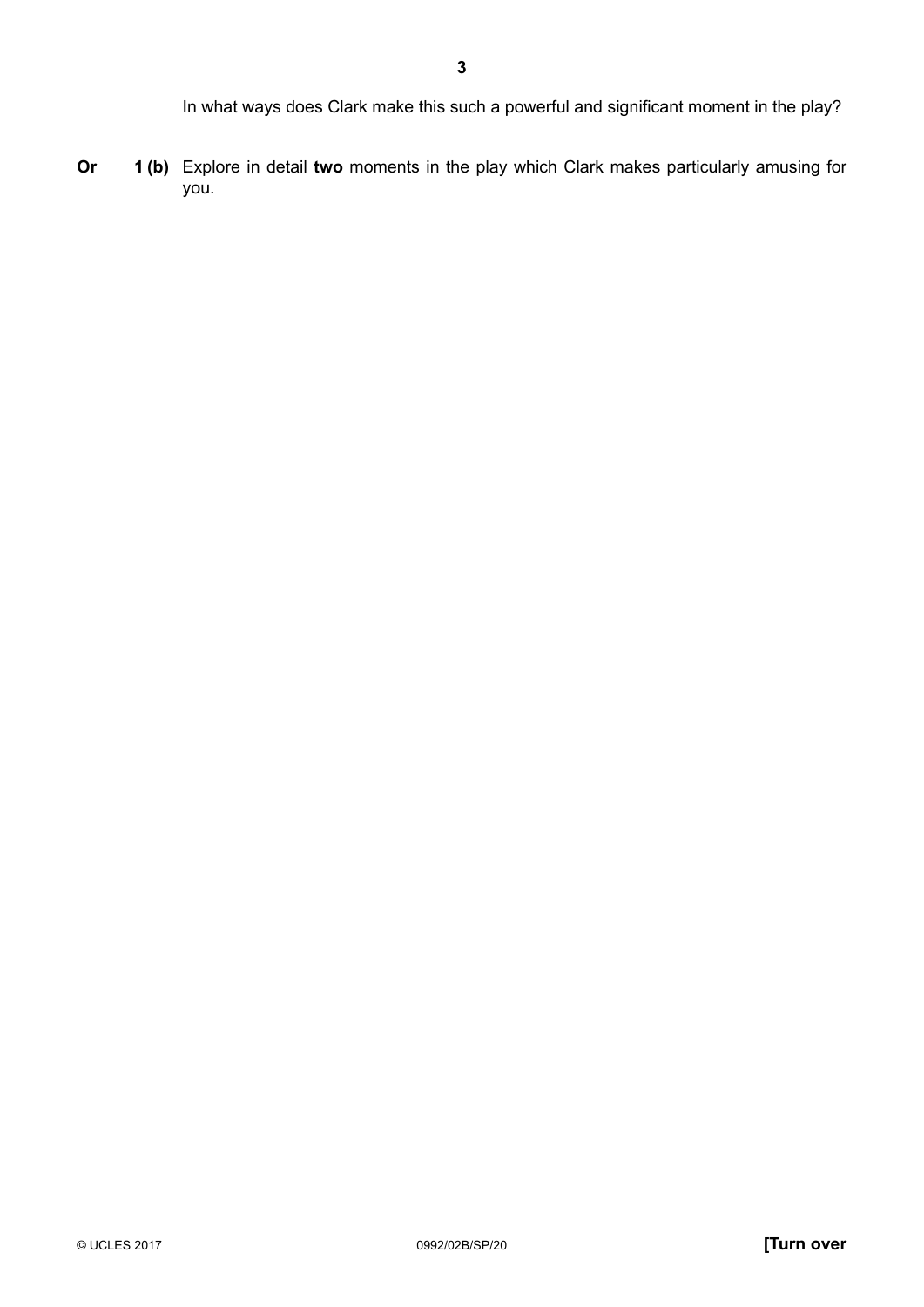**4**

# **ALAN AYCKBOURN:** *A Small Family Business*

# **Remember to support your ideas with details from the text.**

**Either 2 (a)** Read this passage, and then answer the question that follows it:

|                  | [A silence. Benedict stares at him.]                                                                                                                                                                                                                                                                                        |    |
|------------------|-----------------------------------------------------------------------------------------------------------------------------------------------------------------------------------------------------------------------------------------------------------------------------------------------------------------------------|----|
| Jack             | [slightly nervously]: Does that seem fair enough to you?                                                                                                                                                                                                                                                                    |    |
| <i>Benedict:</i> | Frankly no, Mr McCracken. It doesn't seem fair to me at all.                                                                                                                                                                                                                                                                |    |
| Jack:            | Ah.                                                                                                                                                                                                                                                                                                                         |    |
| <b>Benedict:</b> | Not fair to anyone, in fact. Not to the firm, not to Mr Ayres, not<br>to me nor indeed, most important, to the course of justice.                                                                                                                                                                                           | 5  |
|                  | [Slight pause.]                                                                                                                                                                                                                                                                                                             |    |
| Jack:            | Yes, well. Fair enough. I meant to add, of course, that – that<br>we were all $-$ when we talked $-$ so impressed with your $-$<br>work to date - Mr Hough - that it was generally felt overall<br>that a - bonus would be in order. A cash bonus. [Pause.]<br>A large cash bonus.                                          | 10 |
| Benedict:        | I see.                                                                                                                                                                                                                                                                                                                      |    |
| Jack:            | The figure talked of was five thousand pounds. [Slight pause.]<br>Five thousand five hundred pounds. Cash.                                                                                                                                                                                                                  | 15 |
|                  | [A chilly pause.]                                                                                                                                                                                                                                                                                                           |    |
|                  | I don't know how that strikes you.                                                                                                                                                                                                                                                                                          |    |
| Benedict:        | It strikes me as most offensive, Mr McCracken.                                                                                                                                                                                                                                                                              |    |
| Jack:            | Ah. [ <i>Pause.</i> ] $I - er \dots$ now, where did I put it? $-$ [ <i>He slaps his</i><br>pockets.]  I may have got it slightly wrong, the sum  You<br>know, I've had a head full of figures all day  It could have<br>been nearer six thousand, now I come to think of it  where<br>$did I - ? I$ wrote it down somewhere | 20 |
|                  | [Jack opens the attaché case so that Benedict gets a clear<br>view of the contents, then closes it again.]                                                                                                                                                                                                                  | 25 |
|                  | No. It's not in there. No, I'm almost certain now I think about<br>it, that it was six. Six, seven, something like that.                                                                                                                                                                                                    |    |
| <b>Benedict</b>  | [quietly]: Mr McCracken, what is the maximum sum you have<br>been authorized to offer me?                                                                                                                                                                                                                                   |    |
| Jack:            | Ten.                                                                                                                                                                                                                                                                                                                        | 30 |
| Benedict:        | Ten?                                                                                                                                                                                                                                                                                                                        |    |
| Jack:            | Yes. Thousand. [With sudden courage.] That's it. Take it or<br>leave it.                                                                                                                                                                                                                                                    |    |
| Benedict:        | I'm afraid you're left with it, Mr McCracken.                                                                                                                                                                                                                                                                               |    |
| Jack:            | Well, that's that. [Making to shake hands.] It's certainly<br>refreshing in this world, Mr Hough, to meet an incorruptible<br>man. I'm sorry I-                                                                                                                                                                             | 35 |
| Benedict:        | Oh no, Mr McCracken, I'm eminently corruptible, don't worry<br>on that score. It's just that I do have a very good assessment<br>of my own worth.                                                                                                                                                                           | 40 |
| Jack:            | Yes. I see. And that ? Roughly? Would you care to put a<br>value on that, Mr Hough? On your worth?                                                                                                                                                                                                                          |    |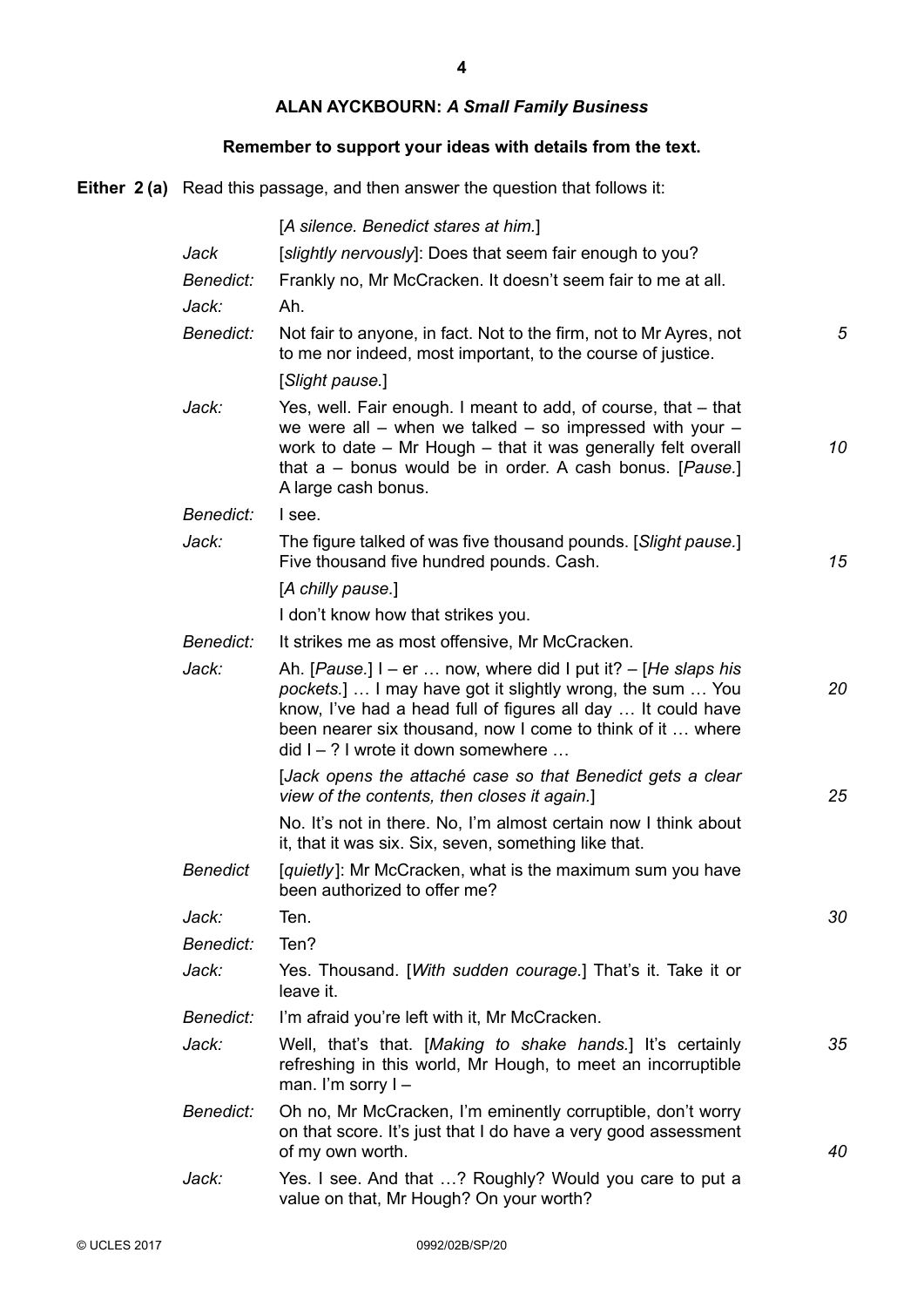*Benedict: Jack Benedict: Jack Benedict: Jack:* Shall we say fifty thousand? [*blinking*]: Yes. Well, I have to tell you, Mr Hough, you can take it from me, right now – that you are whistling up a gum tree, old chum. Believe me, Mr McCracken, if this is not resolved to my satisfaction, I shall be whistling on every street corner until you cannot see across this room for blue uniforms. I have some idea of the sums involved over the years – maybe you don't. Just thank your lucky stars I'm not demanding a 10 per cent finder's fee or I could be into you to the tune of a quarter of a million pounds. You tell that to your – associates. [rather shaken]: Yes. I will. Right. Now, you mean? Right. I shall need to – telephone, you understand. Will you excuse me a moment? Of course. [*Glancing at his watch.*] I don't have a lot of – Neither do I. Excuse me. [*He goes to the door, remembers the briefcase, returns and walks out with it, maintaining as much dignity as he can muster.*] Excuse me. [*Benedict remains calmly seated and relaxed, sipping his drink.*] *45 50 55 60*

*[from Act 2]*

How does Ayckbourn make this conversation so amusing and yet so shocking?

**Or 2 (b)** Does Ayckbourn make you sympathise with Jack or despise him?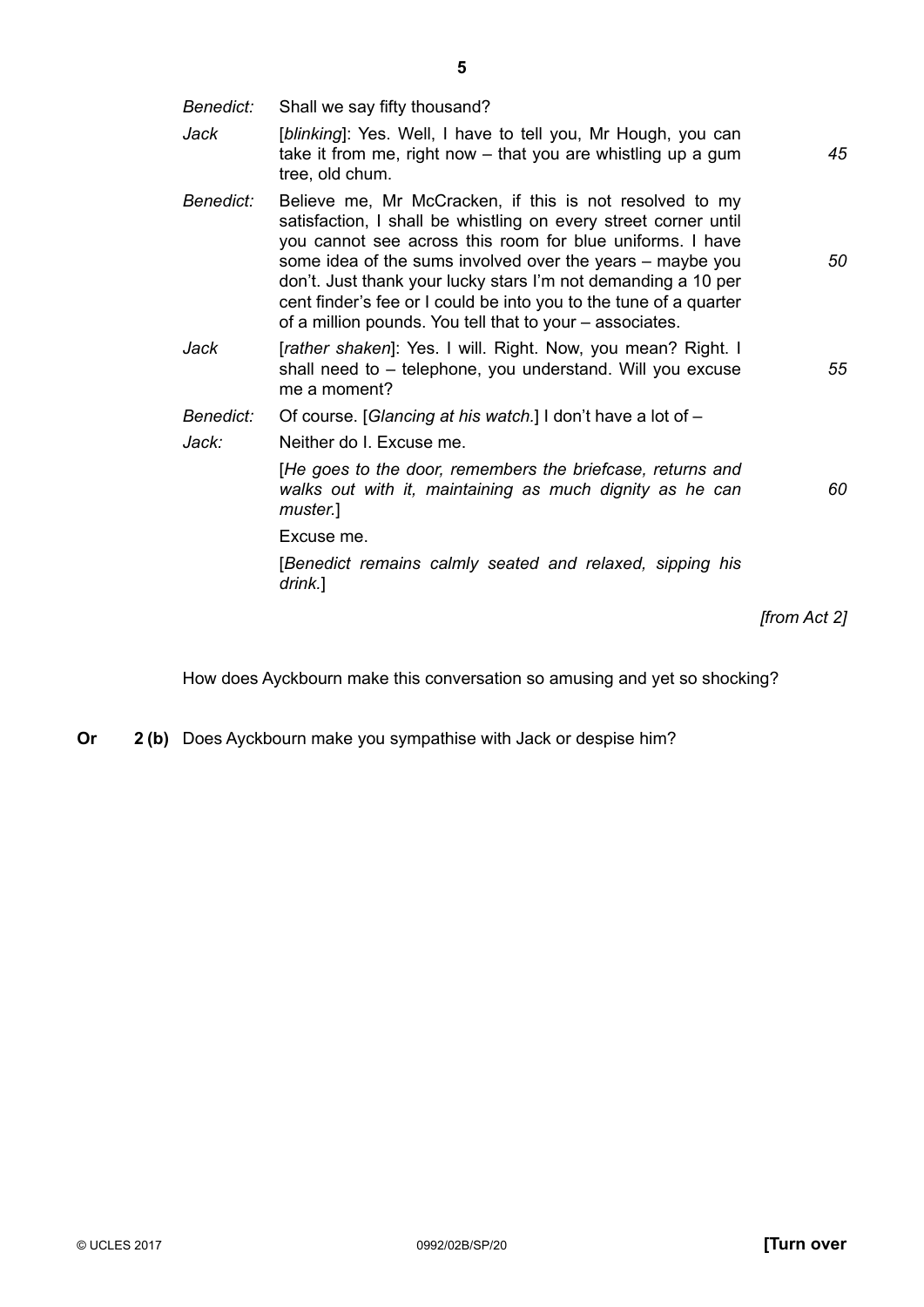#### **WILLIAM SHAKESPEARE:** *The Merchant of Venice*

# **Remember to support your ideas with details from the text.**

**Either 3 (a)** Read this passage, and then answer the question that follows it:

| Portia:   | Why then, thus it is:<br>You must prepare your bosom for his knife.                                                                                                                                                                                                              |    |
|-----------|----------------------------------------------------------------------------------------------------------------------------------------------------------------------------------------------------------------------------------------------------------------------------------|----|
| Shylock:  | O noble judge! O excellent young man!                                                                                                                                                                                                                                            |    |
| Portia:   | For the intent and purpose of the law<br>Hath full relation to the penalty,<br>Which here appeareth due upon the bond.                                                                                                                                                           | 5  |
| Shylock:  | Tis very true. O wise and upright judge,<br>How much more elder art thou than thy looks!                                                                                                                                                                                         |    |
| Portia:   | Therefore, lay bare your bosom.                                                                                                                                                                                                                                                  |    |
| Shylock:  | Ay, his breast-<br>So says the bond; doth it not, noble judge?<br>'Nearest his heart', those are the very words.                                                                                                                                                                 | 10 |
| Portia:   | It is so. Are there balance here to weigh<br>The flesh?                                                                                                                                                                                                                          |    |
| Shylock:  | I have them ready.                                                                                                                                                                                                                                                               | 15 |
| Portia:   | Have by some surgeon, Shylock, on your charge,<br>To stop his wounds, lest he do bleed to death.                                                                                                                                                                                 |    |
| Shylock:  | Is it so nominated in the bond?                                                                                                                                                                                                                                                  |    |
| Portia:   | It is not so express'd, but what of that?<br>Twere good you do so much for charity.                                                                                                                                                                                              | 20 |
| Shylock:  | I cannot find it; 'tis not in the bond.                                                                                                                                                                                                                                          |    |
| Portia:   | You, merchant, have you anything to say?                                                                                                                                                                                                                                         |    |
| Antonio:  | But little: I am arm'd and well prepar'd.<br>Give me your hand Bassanio; fare you well.<br>Grieve not that I am fall'n to this for you,<br>For herein Fortune shows herself more kind<br>Than is her custom. It is still her use<br>To let the wretched man outlive his wealth,  | 25 |
|           | To view with hollow eye and wrinkled brow<br>An age of poverty; from which ling'ring penance<br>Of such misery doth she cut me off.<br>Commend me to your honourable wife;<br>Tell her the process of Antonio's end;                                                             | 30 |
|           | Say how I lov'd you; speak me fair in death;<br>And, when the tale is told, bid her be judge<br>Whether Bassanio had not once a love.<br>Repent but you that you shall lose your friend,<br>And he repents not that he pays your debt;<br>For if the Jew do cut but deep enough, | 35 |
| Bassanio: | I'll pay it instantly with all my heart.<br>Antonio, I am married to a wife<br>Which is as dear to me as life itself;<br>But life itself, my wife, and all the world,<br>Are not with me esteem'd above thy life;                                                                | 40 |
|           | I would lose all, ay, sacrifice them all<br>Here to this devil, to deliver you.<br>0992/02B/SP/20                                                                                                                                                                                | 45 |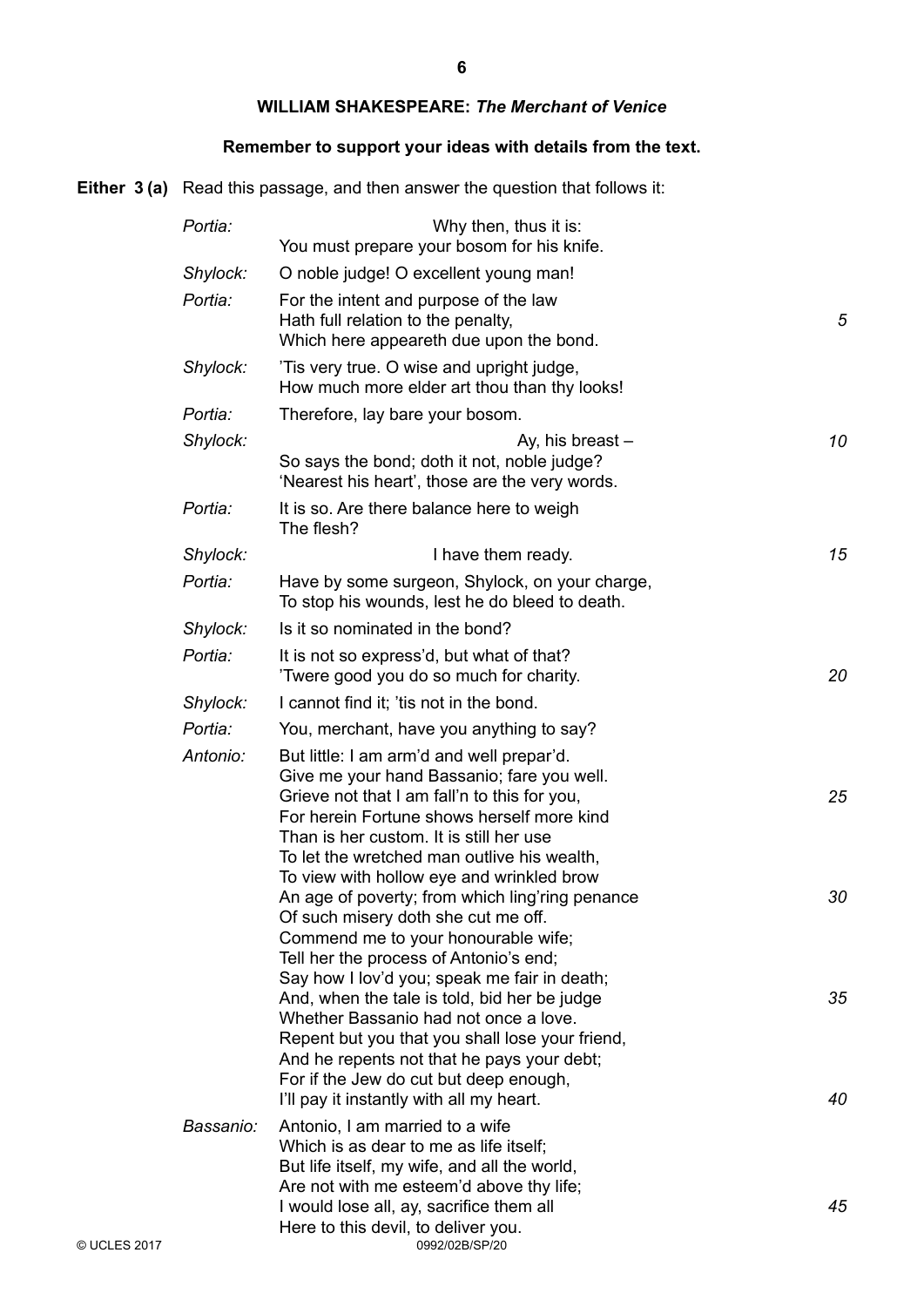| Portia:        | Your wife would give you little thanks for that,<br>If she were by to hear you make the offer.                                                                                                          |    |
|----------------|---------------------------------------------------------------------------------------------------------------------------------------------------------------------------------------------------------|----|
| Gratiano:      | I have a wife who I protest I love;<br>I would she were in heaven, so she could<br>Entreat some power to change this currish Jew.                                                                       | 50 |
| Nerissa:       | Tis well you offer it behind her back;<br>The wish would make else an unquiet house.                                                                                                                    |    |
| <b>Shylock</b> | [Aside]: These be the Christian husbands! I have a daughter –<br>Would any of the stock of Barrabas<br>Had been her husband, rather than a Christian! -<br>We trifle time; I pray thee pursue sentence. | 55 |
| Portia:        | A pound of that same merchant's flesh is thine.<br>The court awards it and the law doth give it.                                                                                                        |    |
|                | from Act 4 Scene 11                                                                                                                                                                                     |    |

How does Shakespeare make this such a powerful and memorable moment in the play?

**Or 3 (b)** How far does Shakespeare's writing convince you that Bassanio deserves Portia?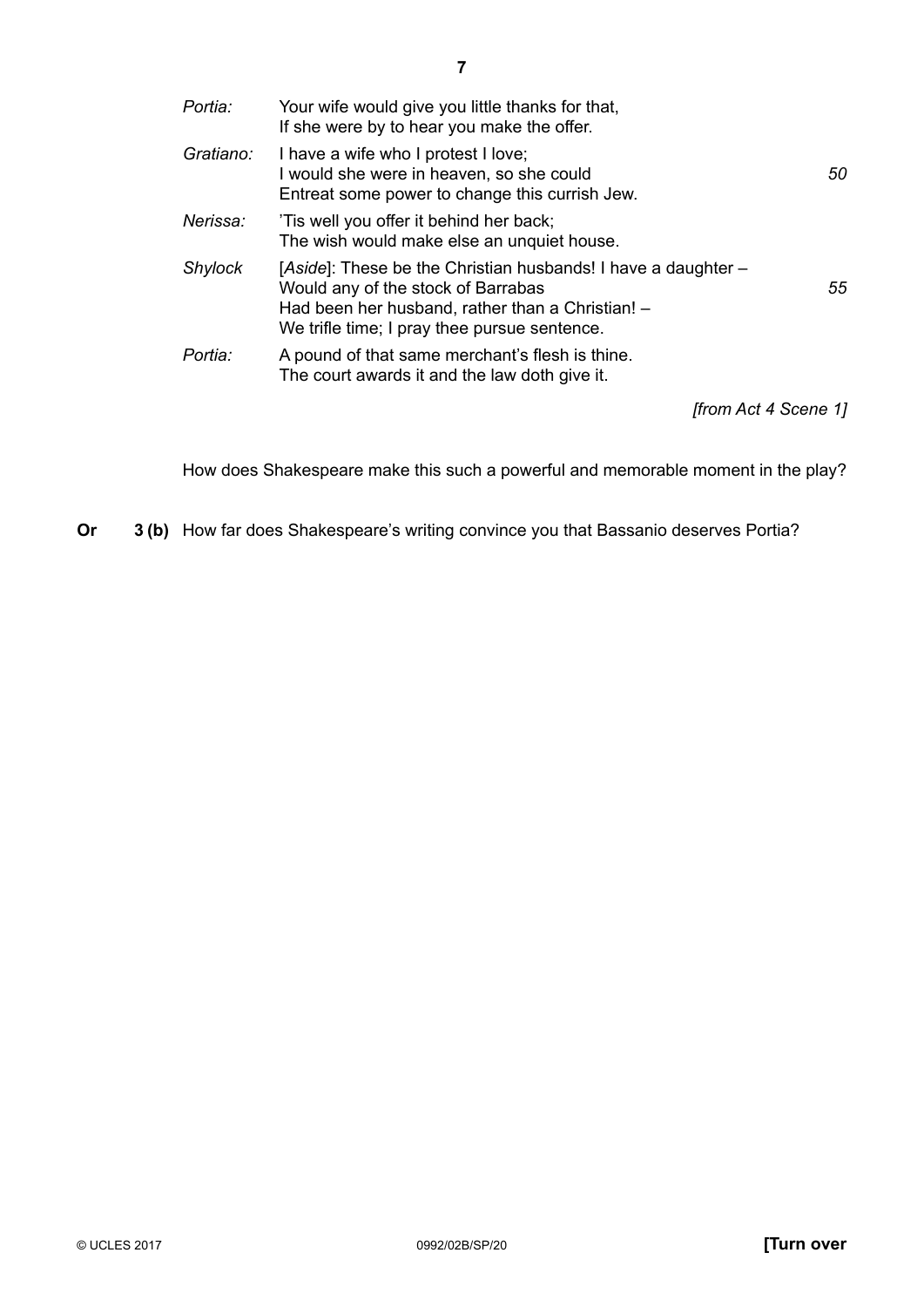# **WILLIAM SHAKESPEARE:** *The Tempest*

# **Remember to support your ideas with details from the text.**

**Either 4 (a)** Read this passage, and then answer the question that follows it:

|                        | Enter CALIBAN, with a burden of wood.                                                                                                                                                                                                                                                                                                                                                                                                                                                                                                                                                                                     |                |
|------------------------|---------------------------------------------------------------------------------------------------------------------------------------------------------------------------------------------------------------------------------------------------------------------------------------------------------------------------------------------------------------------------------------------------------------------------------------------------------------------------------------------------------------------------------------------------------------------------------------------------------------------------|----------------|
| Caliban:               | A noise of thunder heard.<br>All the infections that the sun sucks up<br>From bogs, fens, flats, on Prosper fall, and make him<br>By inch-meal a disease! His spirits hear me,<br>And yet I needs must curse. But they'll nor pinch,<br>Fright me with urchin-shows, pitch me i' th' mire,<br>Nor lead me, like a firebrand, in the dark<br>Out of my way, unless he bid 'em; but<br>For every trifle are they set upon me;<br>Sometime like apes that mow and chatter at me,<br>And after bite me; then like hedgehogs which<br>Lie tumbling in my barefoot way, and mount<br>Their pricks at my footfall; sometime am I | 5<br>10        |
|                        | All wound with adders, who with cloven tongues<br>Do hiss me into madness.                                                                                                                                                                                                                                                                                                                                                                                                                                                                                                                                                | 15             |
| <b>Enter TRINCULO.</b> |                                                                                                                                                                                                                                                                                                                                                                                                                                                                                                                                                                                                                           |                |
|                        | Lo, now, lo!<br>Here comes a spirit of his, and to torment me<br>For bringing wood in slowly. I'll fall flat;<br>Perchance he will not mind me.                                                                                                                                                                                                                                                                                                                                                                                                                                                                           | 20             |
| Trinculo:              | Here's neither bush nor shrub to bear off any weather at all,<br>and another storm brewing; I hear it sing i' th' wind.<br>Yond same black cloud, yond huge one, looks like a foul<br>bombard that would shed his liquor. If it should thunder as<br>it did before, I know not where to hide my head. Yond same<br>cloud cannot choose but fall by pailfuls. What have we here?<br>a man or a fish? dead or alive? A fish: he smells like a fish; a                                                                                                                                                                       | 25             |
|                        | very ancient and fish-like smell; a kind of not-of-the-newest<br>Poor-John. A strange fish! Were I in England now, as once<br>I was, and had but this fish painted, not a holiday fool there<br>but would give a piece of silver. There would this monster<br>make a man; any strange beast there makes a man; when<br>they will not give a doit to relieve a lame beggar, they will lay<br>out ten to see a dead Indian. Legg'd like a man, and his fins<br>like arms! Warm, o' my troth! I do now let loose my opinion;                                                                                                 | 30<br>35       |
|                        | hold it no longer: this is no fish, but an islander, that hath<br>lately suffered by a thunderbolt.<br>[Thunder] Alas, the storm is come again! My best way is<br>to creep under his gaberdine; there is no other shelter<br>hereabout. Misery acquaints a man with strange bedfellows.<br>I will here shroud till the dregs of the storm be past.                                                                                                                                                                                                                                                                        | 40             |
|                        | Enter STEPHANO singing; a bottle in his hand.                                                                                                                                                                                                                                                                                                                                                                                                                                                                                                                                                                             |                |
| Stephano:              | I shall no more to sea, to sea,<br>Here shall I die ashore -<br>This is a very scurvy tune to sing at a man's funeral; well,<br>here's my comfort.                                                                                                                                                                                                                                                                                                                                                                                                                                                                        | 45<br>[Drinks. |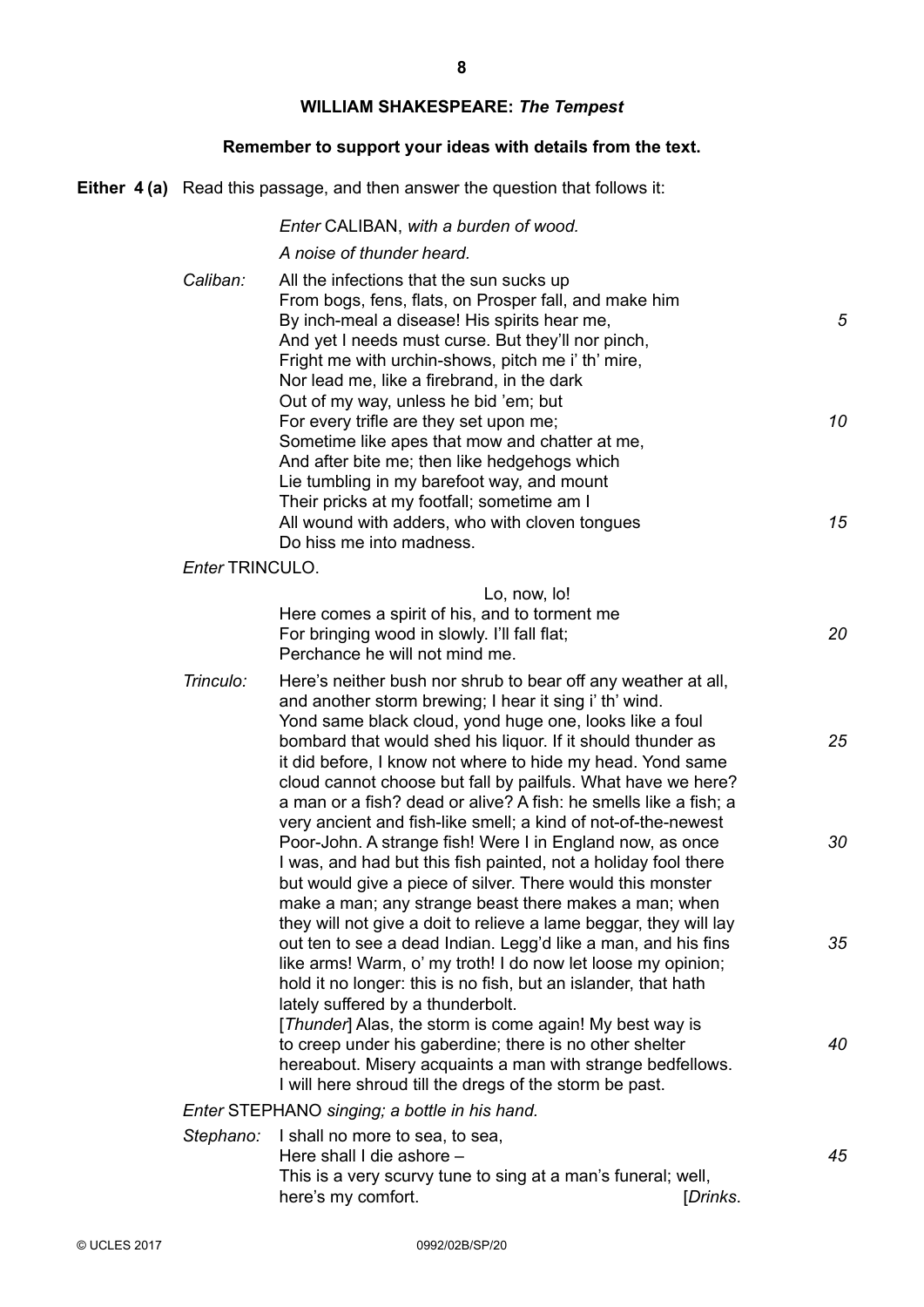|           | The master, the swabber, the boatswain, and I,<br>The gunner, and his mate,<br>Lov'd Mall, Meg, and Marian, and Margery,<br>But none of us car'd for Kate;<br>For she had a tongue with a tang,<br>Would cry to a sailor 'Go hang!'<br>She lov'd not the savour of tar nor of pitch,<br>Yet a tailor might scratch her where'er she did itch.<br>Then to sea, boys, and let her go hang! | 50<br>55             |
|-----------|------------------------------------------------------------------------------------------------------------------------------------------------------------------------------------------------------------------------------------------------------------------------------------------------------------------------------------------------------------------------------------------|----------------------|
|           | This is a scurvy tune too; but here's my comfort.<br>[Drinks.                                                                                                                                                                                                                                                                                                                            |                      |
| Caliban:  | Do not torment me. O!                                                                                                                                                                                                                                                                                                                                                                    |                      |
| Stephano: | What's the matter? Have we devils here? Do you put tricks<br>upon's with savages and men of Ind? Ha! I have not scap'd<br>drowning to be afeard now of your four legs; for it hath been<br>said: As proper a man as ever went on four legs cannot<br>make him give ground; and it shall be said so again, while<br>Stephano breathes at nostrils.                                        | 60                   |
| Caliban:  | The spirit torments me. O!                                                                                                                                                                                                                                                                                                                                                               | 65                   |
| Stephano: | This is some monster of the isle with four legs, who hath got,<br>as I take it, an ague. Where the devil should he learn our<br>language? I will give him some relief, if it be but for that. If I<br>can recover him, and keep him tame, and get to Naples with<br>him, he's a present for any emperor that ever trod on neat's<br>leather.                                             | 70                   |
| Caliban:  | Do not torment me, prithee; I'll bring my wood home faster.                                                                                                                                                                                                                                                                                                                              |                      |
| Stephano: | He's in his fit now, and does not talk after the wisest. He shall<br>taste of my bottle; if he have never drunk wine afore, it will<br>go near to remove his fit. If I can recover him, and keep him<br>tame, I will not take too much for him; he shall pay for him<br>that hath him, and that soundly.                                                                                 | 75                   |
| Caliban:  | Thou dost me yet but little hurt; thou wilt anon, I know it by<br>thy trembling; now Prosper works upon thee.                                                                                                                                                                                                                                                                            |                      |
|           |                                                                                                                                                                                                                                                                                                                                                                                          | [from Act 2 Scene 2] |

How does Shakespeare make this such a memorable moment in the play?

**Or 4 (b)** To what extent do you think that Shakespeare portrays Prospero as a cruel master?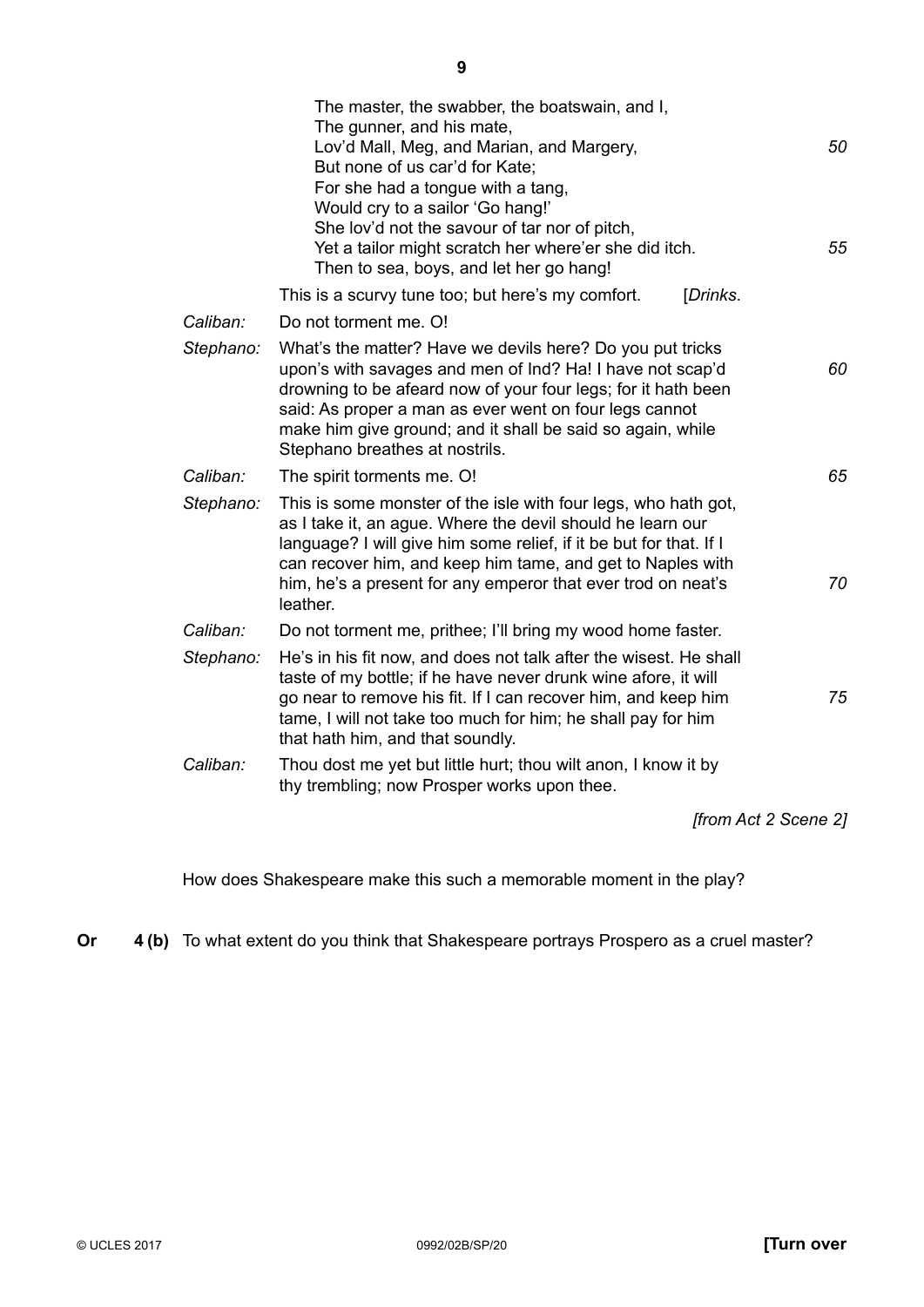**10**

# **OSCAR WILDE:** *The Importance of Being Earnest*

# **Remember to support your ideas with details from the text.**

**Either 5 (a)** Read this passage, and then answer the question that follows it:

|              | Cecily:             | Uncle Jack! Oh, I am pleased to see you back. But what<br>horrid clothes you have got on. Do go and change them.                                                                                                                                                                                              |    |
|--------------|---------------------|---------------------------------------------------------------------------------------------------------------------------------------------------------------------------------------------------------------------------------------------------------------------------------------------------------------|----|
|              | Miss Prism: Cecily! |                                                                                                                                                                                                                                                                                                               |    |
|              | Chasuble:           | My child! my child. [CECILY goes towards JACK; he kisses<br>her brow in a melancholy manner.]                                                                                                                                                                                                                 | 5  |
|              | Cecily:             | What is the matter, Uncle Jack? Do look happy! You look as<br>if you had toothache, and I have got such a surprise for you.<br>Who do you think is in the dining-room? Your brother!                                                                                                                          |    |
|              | Jack:               | Who?                                                                                                                                                                                                                                                                                                          |    |
|              | Cecily:             | Your brother Ernest. He arrived about half an hour ago.                                                                                                                                                                                                                                                       | 10 |
|              | Jack:               | What nonsense! I haven't got a brother.                                                                                                                                                                                                                                                                       |    |
|              | Cecily:             | Oh, don't say that. However badly he may have behaved<br>to you in the past he is still your brother. You couldn't be so<br>heartless as to disown him. I'll tell him to come out. And you<br>will shake hands with him, won't you, Uncle Jack? [Runs back]<br>into the house.]                               | 15 |
|              | Chasuble:           | These are very joyful tidings.                                                                                                                                                                                                                                                                                |    |
|              |                     | Miss Prism: After we had all been resigned to his loss, his sudden return<br>seems to me peculiarly distressing.                                                                                                                                                                                              |    |
|              | Jack:               | My brother is in the dining-room? I don't know what it all<br>means. I think it is perfectly absurd.                                                                                                                                                                                                          | 20 |
|              |                     | [Enter ALGERNON and CECILY hand in hand. They come<br>slowly up to JACK.]                                                                                                                                                                                                                                     |    |
|              | Jack:               | Good heavens! [Motions ALGERNON away.]                                                                                                                                                                                                                                                                        |    |
|              | Algernon:           | Brother John, I have come down from town to tell you that I<br>am very sorry for all the trouble I have given you, and that I<br>intend to lead a better life in the future. [JACK glares at him<br>and does not take his hand.]                                                                              | 25 |
|              | Cecily:             | Uncle Jack, you are not going to refuse your own brother's<br>hand?                                                                                                                                                                                                                                           | 30 |
|              | Jack:               | Nothing will induce me to take his hand. I think his coming<br>down here disgraceful. He knows perfectly well why.                                                                                                                                                                                            |    |
|              | Cecily:             | Uncle Jack, do be nice. There is some good in everyone.<br>Ernest has just been telling me about his poor invalid friend<br>Mr Bunbury whom he goes to visit so often. And surely there<br>must be much good in one who is kind to an invalid, and<br>leaves the pleasures of London to sit by a bed of pain. | 35 |
|              | Jack:               | Oh! he has been talking about Bunbury, has he?                                                                                                                                                                                                                                                                |    |
|              | Cecily:             | Yes, he has told me all about poor Mr Bunbury, and his terrible<br>state of health.                                                                                                                                                                                                                           | 40 |
|              | Jack:               | Bunbury! Well, I won't have him talk to you about Bunbury or<br>about anything else. It is enough to drive one perfectly frantic.                                                                                                                                                                             |    |
| © UCLES 2017 | Algernon:           | Of course I admit that the faults were all on my side. But I<br>must say that I think that Brother John's coldness to me is<br>0992/02B/SP/20                                                                                                                                                                 |    |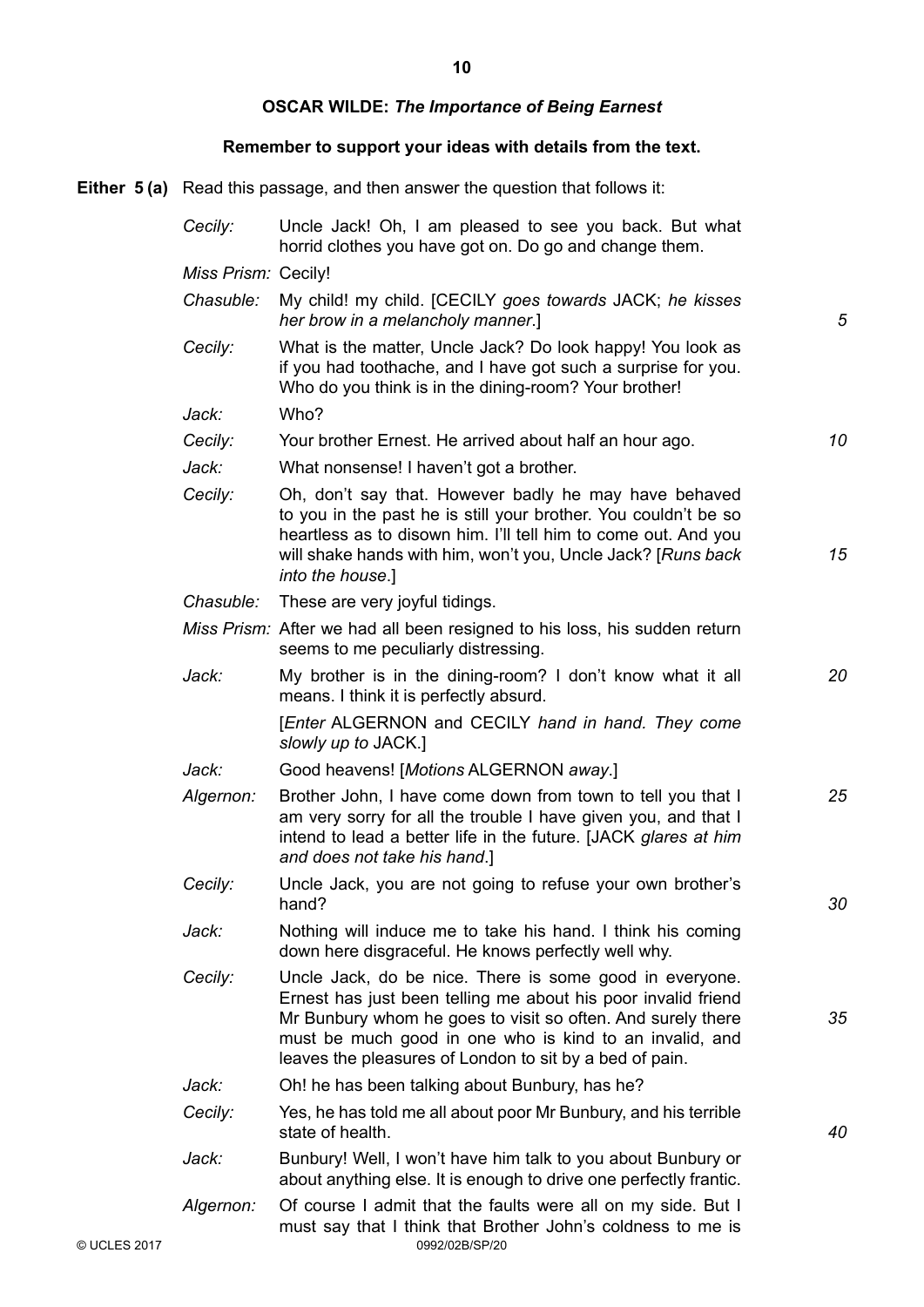|           | peculiarly painful. I expected a more enthusiastic welcome<br>especially considering it is the first time I have come here. | 45           |
|-----------|-----------------------------------------------------------------------------------------------------------------------------|--------------|
| Cecily:   | Uncle Jack, if you don't shake hands with Ernest I will never<br>forgive you.                                               |              |
| Jack:     | Never forgive me?                                                                                                           |              |
| Cecily:   | Never, never, never!                                                                                                        | 50           |
| Jack:     | Well, this is the last time I shall ever do it. [Shakes hands with<br>ALGERNON and glares.]                                 |              |
| Chasuble: | It's pleasant, is it not, to see so perfect a reconciliation? I think<br>we might leave the two brothers together.          |              |
|           | Miss Prism: Cecily, you will come with us.                                                                                  | 55           |
| Cecily:   | Certainly, Miss Prism. My little task of reconciliation is over.                                                            |              |
|           | Chasuble: You have done a beautiful action today, dear child.                                                               |              |
|           | Miss Prism: We must not be premature in our judgements.                                                                     |              |
| Cecily:   | I feel very happy. [They all go off except JACK and<br>ALGERNON.]                                                           | 60           |
| Jack:     | You young scoundrel, Algy, you must get out of this place as<br>soon as possible. I don't allow any Bunburying here.        |              |
|           | [ <i>Enter</i> MERRIMAN.]                                                                                                   |              |
| Merriman: | I have put Mr Ernest's things in the room next to yours, sir. I<br>suppose that is all right?                               | 65           |
| Jack:     | What?                                                                                                                       |              |
| Merriman: | Mr Ernest's luggage, sir. I have unpacked it and put it in the<br>room next to your own.                                    |              |
| Jack:     | His luggage?                                                                                                                |              |
| Merriman: | Yes, sir. Three portmanteaus, a dressing-case, two hat-<br>boxes, and a large luncheon-basket.                              | 70           |
| Algernon: | I am afraid I can't stay more than a week this time.                                                                        |              |
|           |                                                                                                                             | [from Act 2] |
|           |                                                                                                                             |              |

How does Wilde make this moment in the play so entertaining?

**Or 5 (b)** Explore the ways in which Wilde makes the relationship between Dr Chasuble and Miss Prism so delightfully amusing.